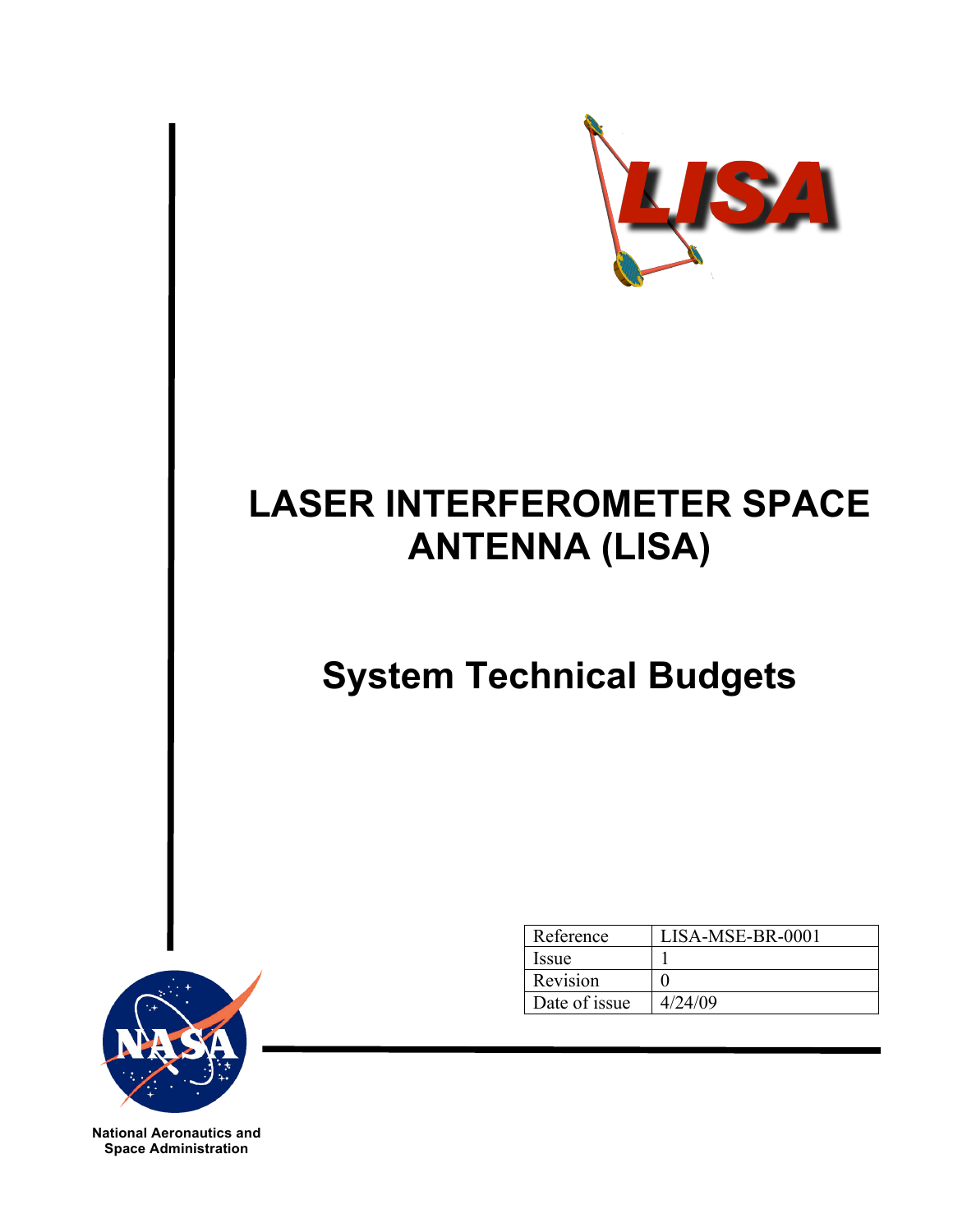| <b>Brief Description/Reason</b><br><b>Effective</b><br>Release<br><b>Rev</b><br><b>For Change</b><br><b>Date</b><br><b>Pages</b> |         |                 |     |  |  |  |  |  |
|----------------------------------------------------------------------------------------------------------------------------------|---------|-----------------|-----|--|--|--|--|--|
| $1.0\,$                                                                                                                          | 4/24/09 | Initial release | All |  |  |  |  |  |
|                                                                                                                                  |         |                 |     |  |  |  |  |  |
|                                                                                                                                  |         |                 |     |  |  |  |  |  |
|                                                                                                                                  |         |                 |     |  |  |  |  |  |
|                                                                                                                                  |         |                 |     |  |  |  |  |  |
|                                                                                                                                  |         |                 |     |  |  |  |  |  |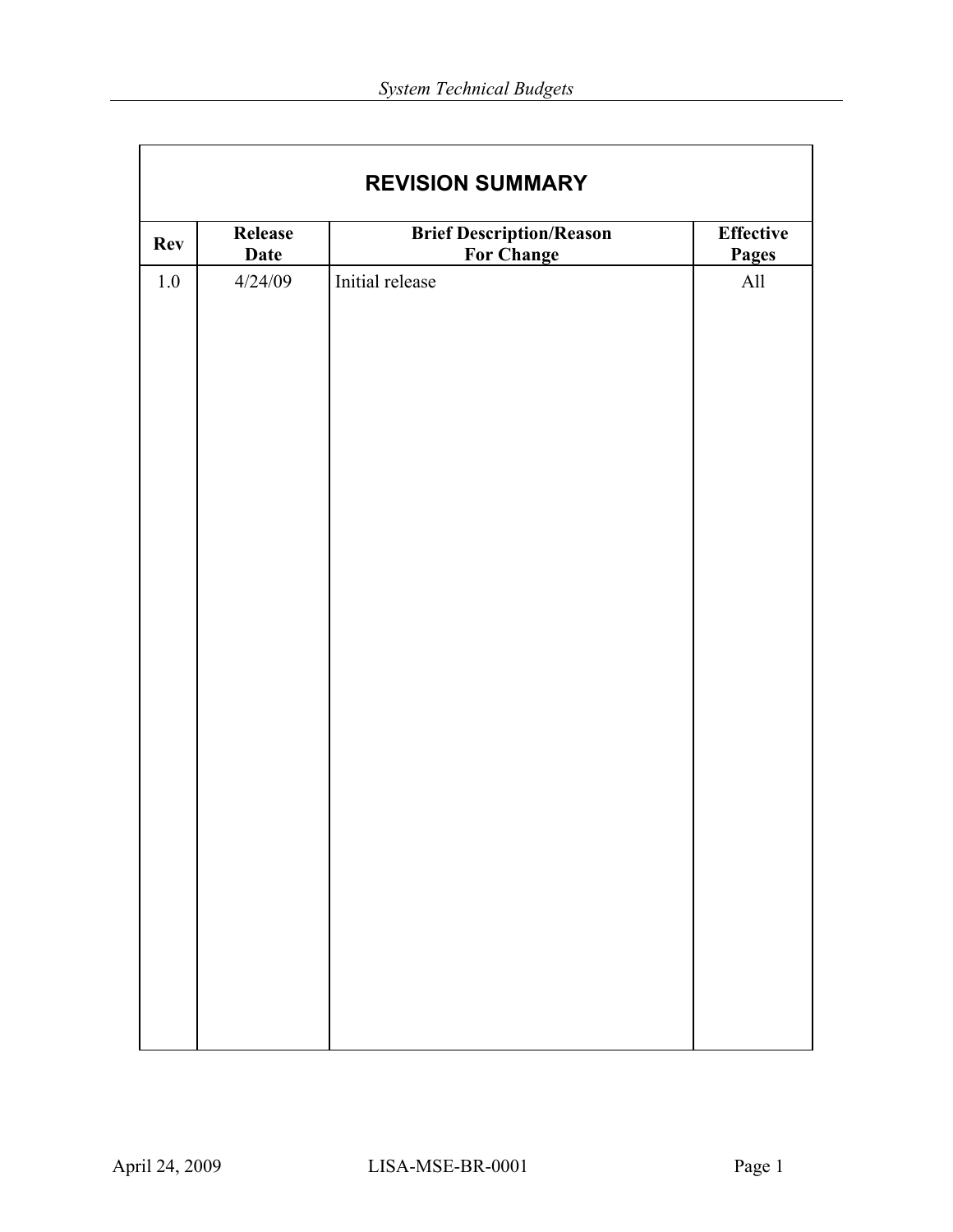# **Table of Contents**

| 1.1 |  |
|-----|--|
| 1.2 |  |
|     |  |
|     |  |
|     |  |
| 2.2 |  |
| 2.3 |  |
| 2.4 |  |
|     |  |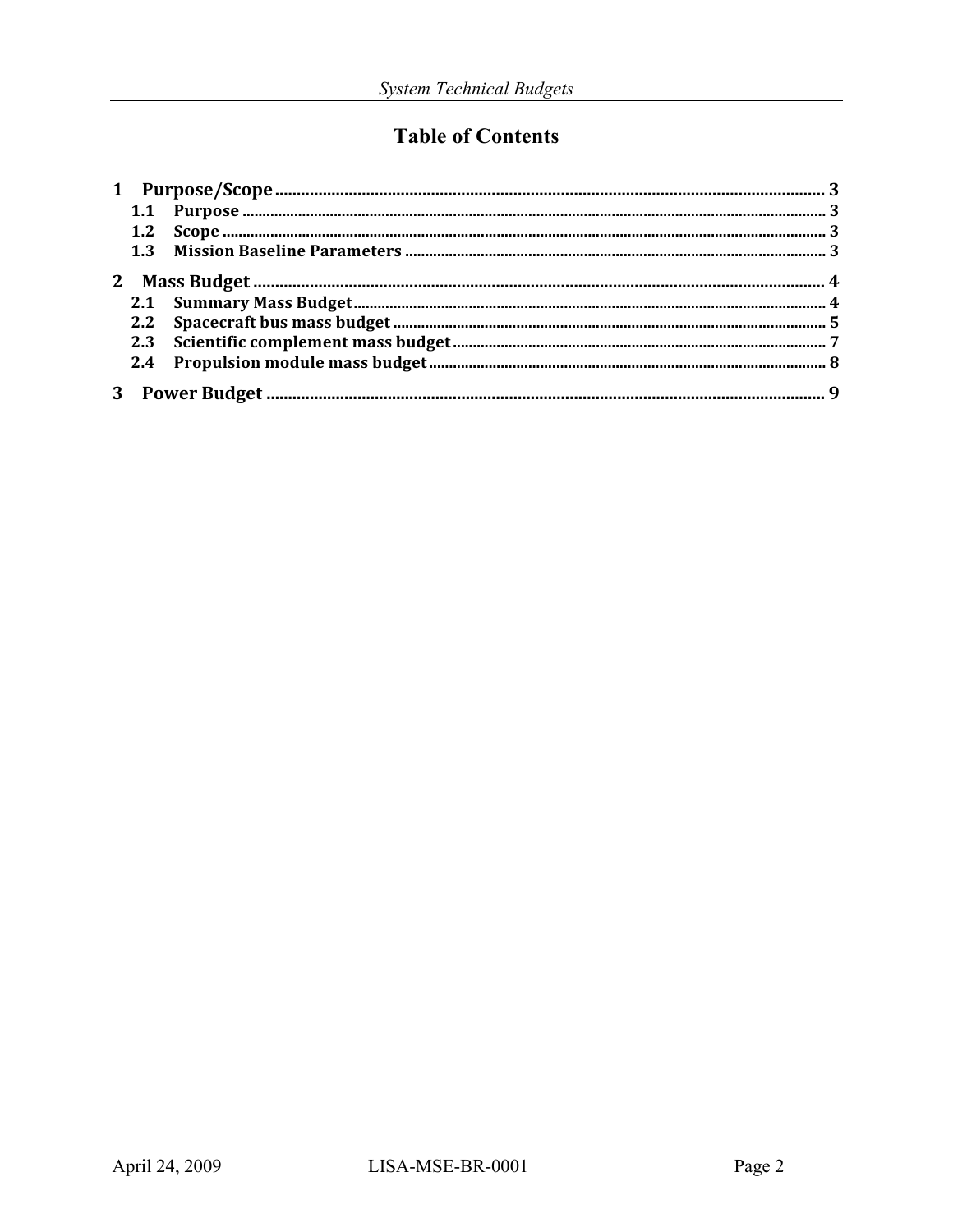### **1 Purpose/Scope**

#### **1.1 Purpose**

The purpose of the Technical Resources Budget Document is to provide engineers, scientists, and program management with the latest LISA Spacecraft design technical resource allocations and systems budget information available.

#### **1.2 Scope**

The systems technical budget information contained in this document is based on the LISA Spacecraft design described in LISA-SC-DD-0001 dated 1/30/2009 and the LISA payload design described in LISA-MSE-DD-0001 dated 4/1/2009.

#### **1.3 Mission Baseline Parameters**

| Parameter                | <b>Comments</b>                                                                |  |  |  |
|--------------------------|--------------------------------------------------------------------------------|--|--|--|
| Lifetime                 | 5 year science operations (10 year goal) after 14 months cruse and 4           |  |  |  |
|                          | months commissioning.                                                          |  |  |  |
| Orbits                   | 3 independent, Heliocentric, 20° earth trailing orbits, equilateral triangular |  |  |  |
|                          | constellation with 5 x $10^6$ km +/- 1% arm lengths, constellation requires    |  |  |  |
|                          | no active station keeping or maintenance over the mission lifetime             |  |  |  |
| Launch Vehicle           | Medium class EELV, $C3=0.5 \text{ km}^2/\text{s}^2$                            |  |  |  |
| Communications           | Ka-Band $-$ (2) HGA and (4) X-Band Omnis, 90 kbps downlink, 2 kbps             |  |  |  |
|                          | Up DSN 34 m dish                                                               |  |  |  |
| GN&C                     | Star trackers, sun sensors, gyros                                              |  |  |  |
| Propulsion               | Micronewton thrusters                                                          |  |  |  |
| <b>EPS</b>               | Fixed SA, triple junction Gallium Arsenide (GsAs), 957 W EOL @30°              |  |  |  |
|                          | Sun Angle, 766 W required w/30% margin; 20Ah, LiIon Battery                    |  |  |  |
| Thermal                  | MicroKelvin stability with passive design                                      |  |  |  |
| Mechanical               | Bus is built around the Payload, Sciencecraft nests in Propulsion Module       |  |  |  |
|                          | (P/M), 3 S/C are stacked in the fairing with the P/M carrying the majority     |  |  |  |
|                          | of the launch loads                                                            |  |  |  |
| <b>Propulsion Module</b> | 1100 m/s for primary burns, $+30$ m/s for correction maneuvers delta V,        |  |  |  |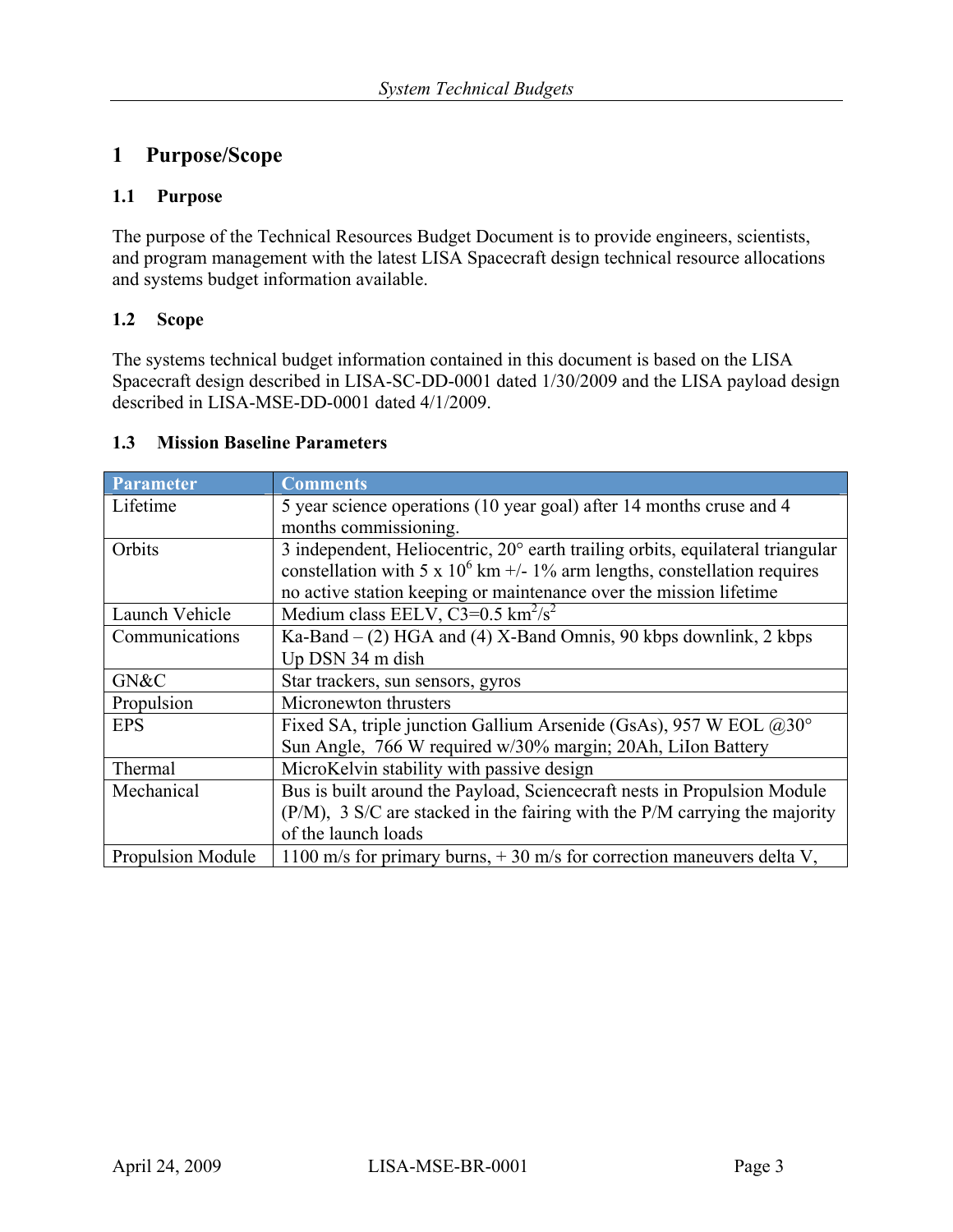# **2 Mass Budget**

### **2.1 Summary Mass Budget**

| <b>System</b>                   | <b>CBE</b> | <b>Contingency</b> | <b>Allocation (CBE+cont)</b> |
|---------------------------------|------------|--------------------|------------------------------|
| Spacecraft Bus Total            | 348        | 104                | 452                          |
| Scientific Complement Total     | 138        | 42                 | 180                          |
| Propulsion Module Dry Total     | 314        | 94                 | 409                          |
| <b>Cruisecraft Dry Total</b>    | 801        | 240                | 1041                         |
| Propellant                      | 527        |                    | 527                          |
| <b>Cruisecraft Wet Total</b>    | 1328       | 240                | 1568                         |
|                                 |            |                    |                              |
| Wet Stack Total (3 cruisecraft) | 3983       | 721                | 4704                         |
| Launch Vehicle Adapter Total    | 163        | 49                 | 212                          |
| <b>Total Wet Launch Mass</b>    | 4146       | 770                | 4916                         |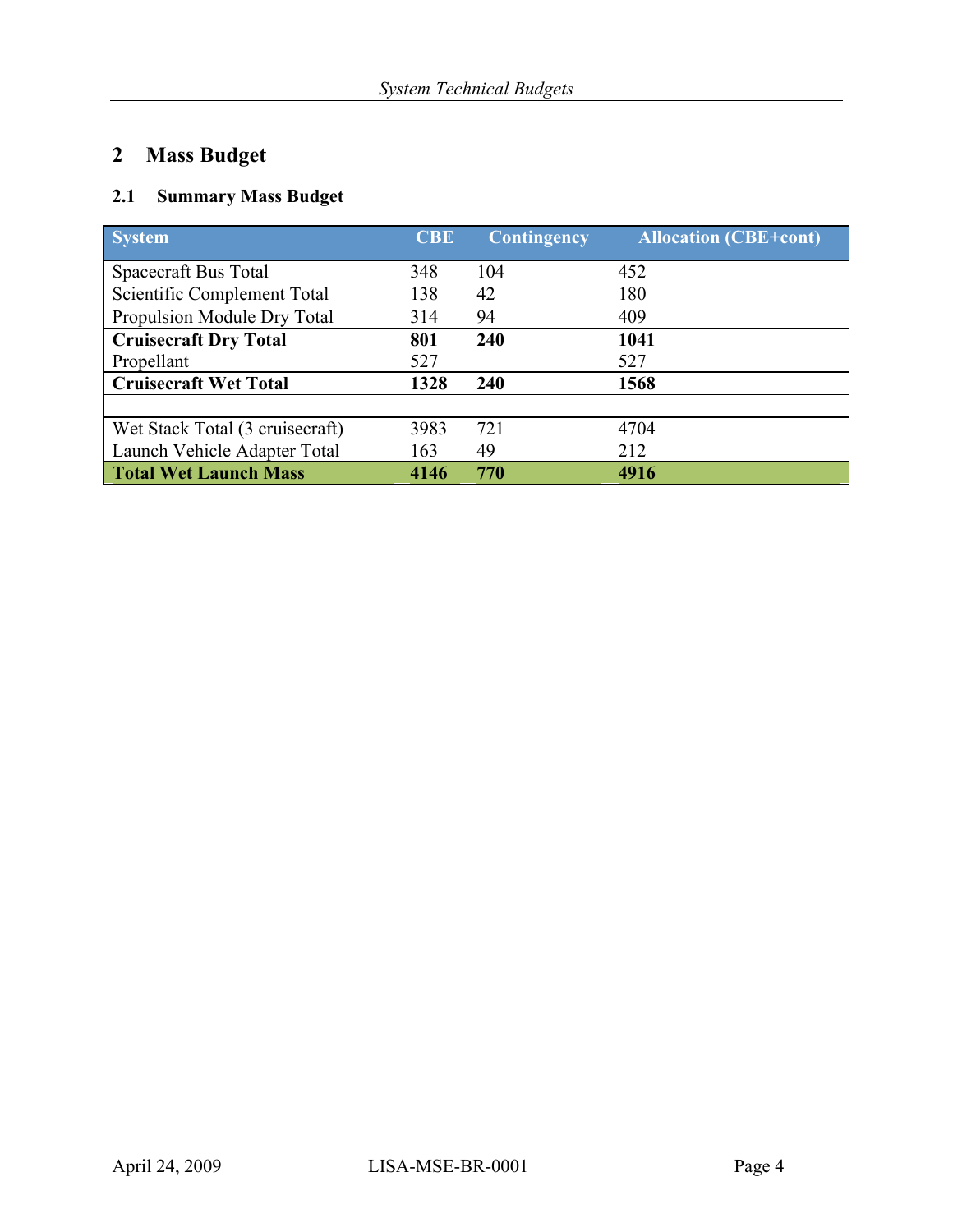# **2.2 Spacecraft bus mass budget**

| <b>Subsystem</b>                             | <b>Component</b>                  | Qty                              | <b>CBE</b>   | <b>CBE</b>   | Contingency | <b>Allocation</b> |
|----------------------------------------------|-----------------------------------|----------------------------------|--------------|--------------|-------------|-------------------|
|                                              |                                   |                                  | Each         | <b>Total</b> |             | (CBE+cont)        |
| <b>Structures &amp;</b><br><b>Mechanisms</b> |                                   |                                  | <b>Total</b> | 139.8        | 41.9        | 181.7             |
|                                              | Structure & Mechanism             | 1                                | 105.0        | 105.0        | 31.5        | 136.5             |
|                                              | <b>Secondary Structure</b>        | 1                                | 21.0         | 21.0         | 6.3         | 27.3              |
|                                              | <b>HGAD</b> Mechanism             | $\overline{2}$                   | 0.5          | 1.0          | 0.3         | 1.3               |
|                                              | Launch Locks, misc.               | 10                               | 0.3          | 2.5          | 0.8         | 3.3               |
|                                              | Separation system (S/C-<br>P/M)   | $\mathbf{1}$                     | 10.3         | 10.3         | 3.1         | 13.4              |
| Power                                        |                                   |                                  | <b>Total</b> | 37.1         | 11.1        | 48.2              |
|                                              | Solar Array $(5.3 \text{ m}^2)$   | 1                                | 9.6          | 9.6          | 2.9         | 12.5              |
|                                              | Battery (Lithium Ion 20<br>AH)    | $\mathbf{1}$                     | 6.2          | 6.2          | 1.8         | 8.0               |
|                                              | Power System Electronics<br>(PSE) | $\mathbf{1}$                     | 21.3         | 21.3         | 6.4         | 27.6              |
| Command &<br><b>Data Handling</b>            |                                   |                                  | <b>Total</b> | 45.3         | 13.6        | 58.9              |
|                                              | C&DH                              | $\mathbf{1}$                     | 29.2         | 29.2         | 8.8         | 37.9              |
|                                              | <b>LISA Control Electronics</b>   | $\mathbf{1}$                     | 16.1         | 16.1         | 4.8         | 21.0              |
|                                              | (includes bulk mem, comm<br>cards |                                  |              |              |             |                   |
| <b>Telecom</b>                               |                                   |                                  | <b>Total</b> | 42.2         | 12.7        | 54.9              |
|                                              | Transponders (X/Ka)               | $\overline{2}$                   | 3.1          | 6.2          | 1.9         | 8.1               |
|                                              | <b>RFDU</b>                       | $\mathbf{1}$                     | 2.4          | 2.4          | 0.7         | 3.1               |
|                                              | TWT (2 with 2 EPC's)              | $\sqrt{2}$                       | 7.0          | 14.0         | 4.2         | 18.2              |
|                                              | HG Antenna                        | $\overline{2}$                   | 2.3          | 4.6          | 1.4         | 6.0               |
|                                              | LG Antenna                        | $\overline{2}$                   | 1.0          | 2.0          | 0.6         | 2.6               |
|                                              | Cabling<br>X-Band PA's            | $\mathbf{1}$                     | 3.0          | 3.0          | 0.9         | 3.9               |
|                                              | <b>HGAD Electronics</b>           | $\overline{2}$<br>$\overline{2}$ | 2.5<br>2.5   | 5.0<br>5.0   | 1.5<br>1.5  | 6.5<br>6.5        |
|                                              |                                   |                                  |              |              |             |                   |
| <b>Attitude Control</b>                      |                                   |                                  | <b>Total</b> | 46.4         | 13.9        | 60.4              |
|                                              | Gyro's                            | $\overline{2}$                   | 0.8          | 1.5          | 0.5         | 2.0               |
|                                              | <b>Star Tracker Assembly</b>      |                                  |              |              |             |                   |
|                                              | <b>SC Optical Head</b>            | $\mathfrak{S}$                   | 0.4          | 2.0          | 0.6         | 2.6               |
|                                              | <b>SC</b> Electronics             | $\overline{2}$                   | 0.4          | 0.8          | 0.2         | 1.0               |
|                                              | Coarse Sun Sensor                 | 18                               | 0.2          | 2.9          | 0.9         | 3.7               |
|                                              | Microthruster Clusters            | $\overline{3}$                   | 13.1         | 39.3         | 11.8        | 51.1              |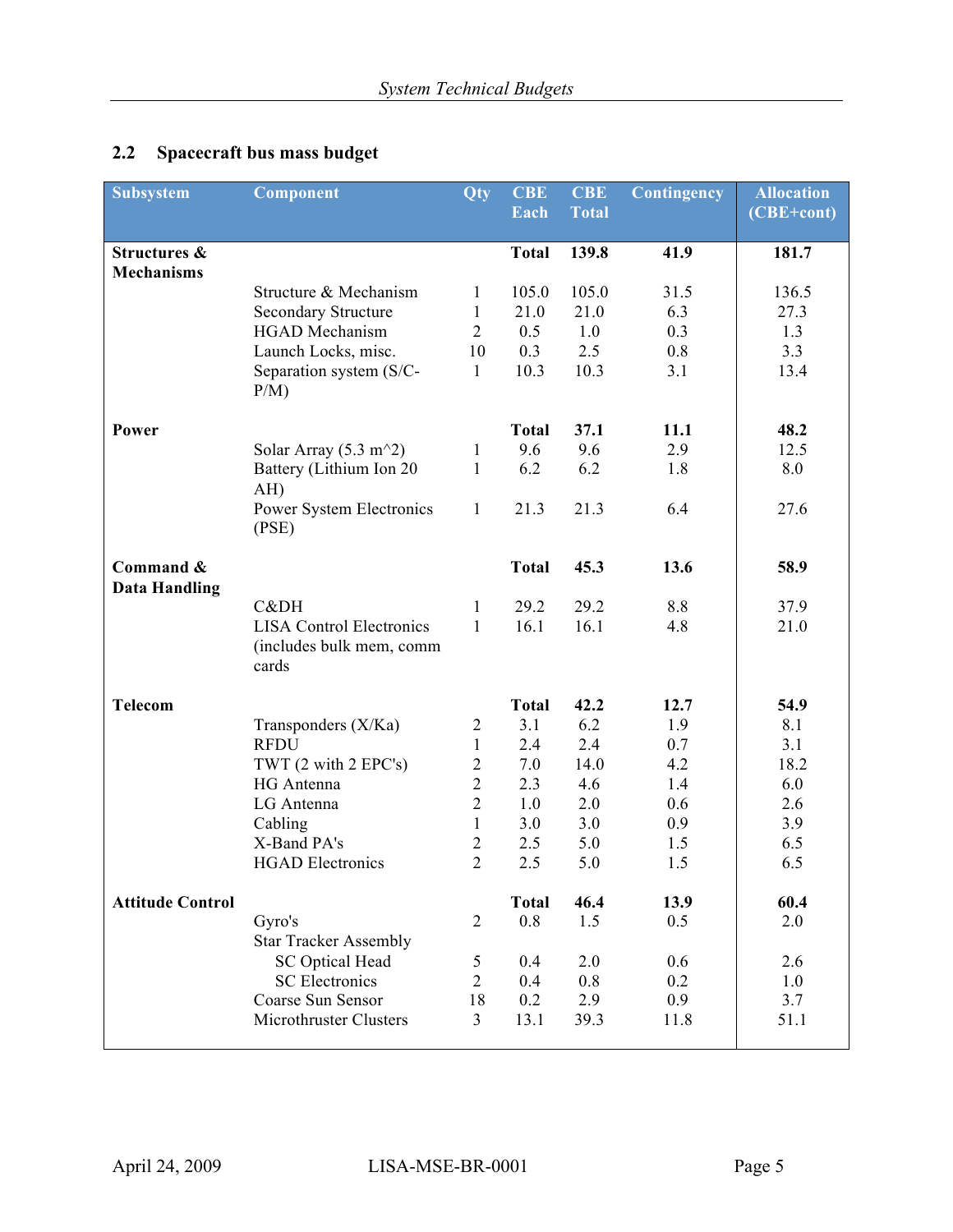| <b>Subsystem</b>                      | Component                  | <b>Qty</b> | <b>CBE</b><br>Each | <b>CBE</b><br><b>Total</b> | Contingency | <b>Allocation</b><br>$(CBE + cont)$ |
|---------------------------------------|----------------------------|------------|--------------------|----------------------------|-------------|-------------------------------------|
| <b>Thermal</b>                        |                            |            | <b>Total</b>       | 15.9                       | 4.8         | 20.7                                |
| Control                               |                            |            |                    |                            |             |                                     |
|                                       | <b>MLI Blankets</b>        | 3          | 0.6                | 1.8                        | 0.5         | 2.3                                 |
|                                       | <b>Heaters</b>             | 32         | 0.0                | 1.3                        | 0.4         | 1.7                                 |
|                                       | <b>Thermistats</b>         | 64         | 0.0                | 1.9                        | 0.6         | 2.5                                 |
|                                       | <b>Thermistors</b>         | 150        | 0.0                | 4.5                        | 1.4         | 5.9                                 |
|                                       | Radiators and plates       |            | 0.3                | 0.3                        | 0.1         | 0.4                                 |
|                                       | <b>Gold Paint Coatings</b> | 12         | 0.2                | 2.4                        | 0.7         | 3.1                                 |
|                                       | <b>Black Paint</b>         | 20         | 0.2                | 3.0                        | 0.9         | 3.9                                 |
|                                       | I/F material               | 35         | 0.0                | 0.7                        | 0.2         | 0.9                                 |
| Cabling                               | Cables & Harness           |            | <b>Total</b>       | 21.0                       | 6.3         | 27.3<br>27.3                        |
|                                       |                            |            | 21.0               | 21.0                       | 6.3         |                                     |
| <b>Spacecraft Bus</b><br><b>Total</b> |                            |            | <b>Total</b>       | 347.7                      | 104.3       | 452.0                               |

## *System Technical Budgets*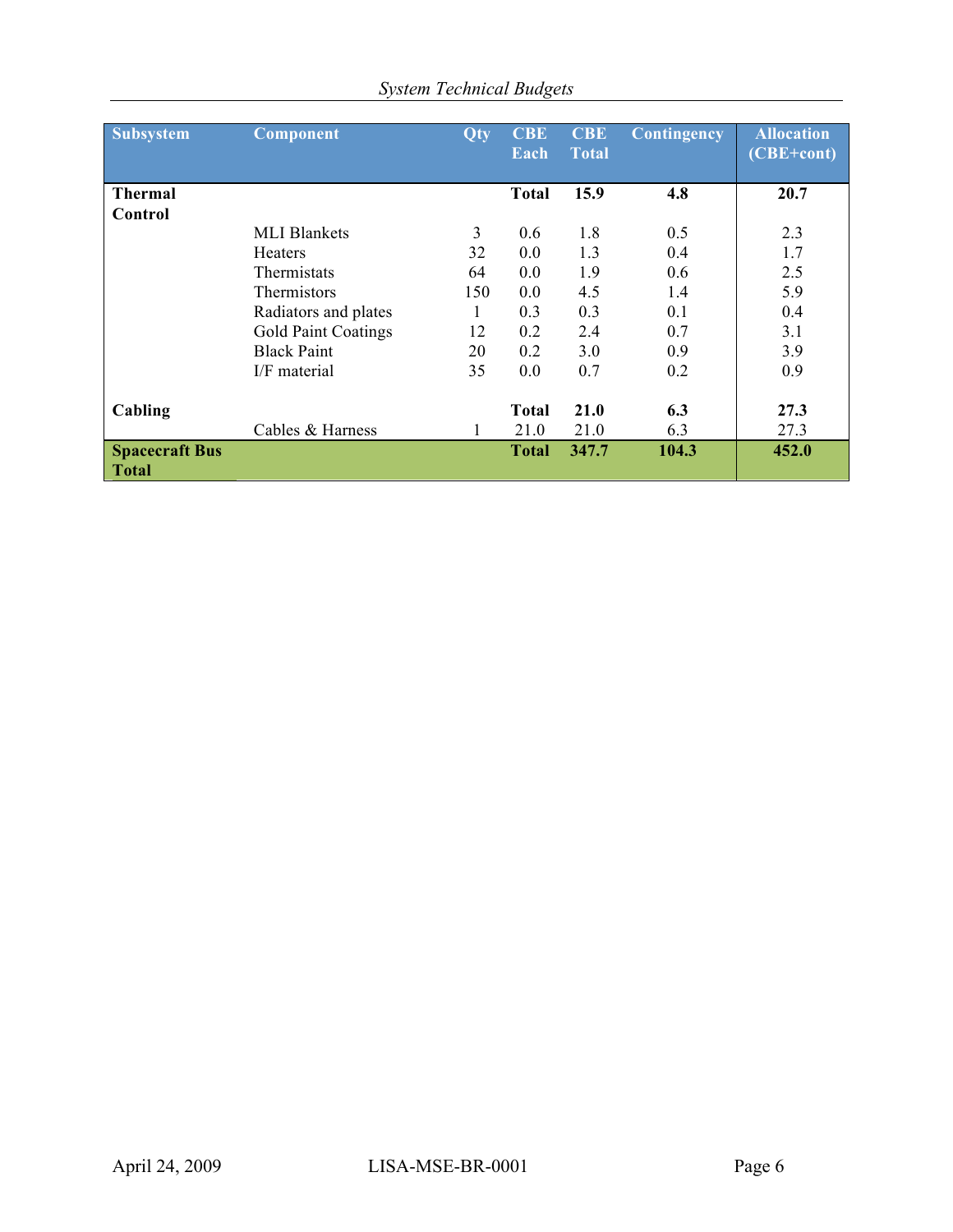| <b>Subsystem</b>   | Component                      | <b>Qty</b>              | <b>CBE</b>   | <b>CBE</b>   | Contingency | <b>Allocation</b> |
|--------------------|--------------------------------|-------------------------|--------------|--------------|-------------|-------------------|
|                    |                                |                         | Each         | <b>Total</b> |             | (CBE+cont)        |
|                    |                                |                         |              |              |             |                   |
| <b>Electronics</b> |                                |                         | <b>Total</b> | 56.49        | 16.95       | 73.44             |
|                    | <b>LASER Unit Assembly</b>     | $\overline{\mathbf{4}}$ | 7.00         | 28.00        | 8.40        | 36.40             |
|                    | <b>USO</b>                     | $\overline{2}$          | 0.50         | 1.00         | 0.30        | 1.30              |
|                    | Phase Meter Unit               | $\mathbf{1}$            | 15.00        | 15.00        | 4.50        | 19.50             |
|                    | Charge Management Unit         | $\mathbf{1}$            | 5.10         | 5.10         | 1.53        | 6.63              |
|                    | Caging System Electronics      | $\mathbf{1}$            | 5.89         | 5.89         | 1.77        | 7.66              |
|                    | Diagnostic Driver              | $\mathbf{1}$            | 1.50         | 1.50         | 0.45        | 1.95              |
|                    | Electronics                    |                         |              |              |             |                   |
| Opto-mechanics     |                                |                         | <b>Total</b> | 80.50        | 24.15       | 104.65            |
|                    | Telescope                      | $\boldsymbol{2}$        | 6.50         | 13.00        | 3.90        | 16.90             |
|                    | Optical Bench                  | $\overline{2}$          | 5.60         | 11.20        | 3.36        | 14.56             |
|                    | <b>Optical Assembly</b>        | $\mathbf{1}$            | 3.50         | 3.50         | 1.05        | 4.55              |
|                    | <b>Mechanism Electronics</b>   |                         |              |              |             |                   |
|                    | <b>Optical Assembly</b>        | $\mathbf{1}$            | 2.70         | 2.70         | 0.81        | 3.51              |
|                    | Electronics                    |                         |              |              |             |                   |
|                    | <b>Gravitational Reference</b> |                         |              |              |             |                   |
|                    | Sensor                         |                         |              |              |             |                   |
|                    | <b>IRS</b> Electronics         | $\overline{2}$          | 12.80        | 25.60        | 7.68        | 33.28             |
|                    | (includes sensors?)            |                         |              |              |             |                   |
|                    | <b>Fiber Positioner</b>        | $\boldsymbol{2}$        | 1.00         | 2.00         | 0.60        | 2.60              |
|                    | OA Structure                   | $\overline{2}$          | 5.00         | 10.00        | 3.00        | 13.00             |
|                    | Telescope Shield Structure     | $\mathbf{1}$            | 6.00         | 6.00         | 1.80        | 7.80              |
|                    | Mechanisms (point ahead -      | $\overline{2}$          | 2.00         | 4.00         | 1.20        | 5.20              |
|                    | if required)                   |                         |              |              |             |                   |
|                    | Focus Mechanism                | $\boldsymbol{2}$        | 0.25         | 0.50         | 0.15        | 0.65              |
|                    | <b>Optical Telescope</b>       | $\overline{2}$          | 1.00         | 2.00         | 0.60        | 2.60              |
|                    | Articulation Mech.             |                         |              |              |             |                   |
|                    | (OTAM)                         |                         |              |              |             |                   |
| <b>Thermal</b>     |                                |                         | <b>Total</b> | 1.50         | 0.45        | 1.95              |
|                    | Heaters, Survival              | $\mathbf{1}$            | 1.50         | 1.50         | 0.45        | 1.95              |
| <b>Scientific</b>  |                                |                         | <b>Total</b> | 138.49       | 41.55       | 180.04            |
| <b>Complement</b>  |                                |                         |              |              |             |                   |
| <b>Total</b>       |                                |                         |              |              |             |                   |

## **2.3 Scientific complement mass budget**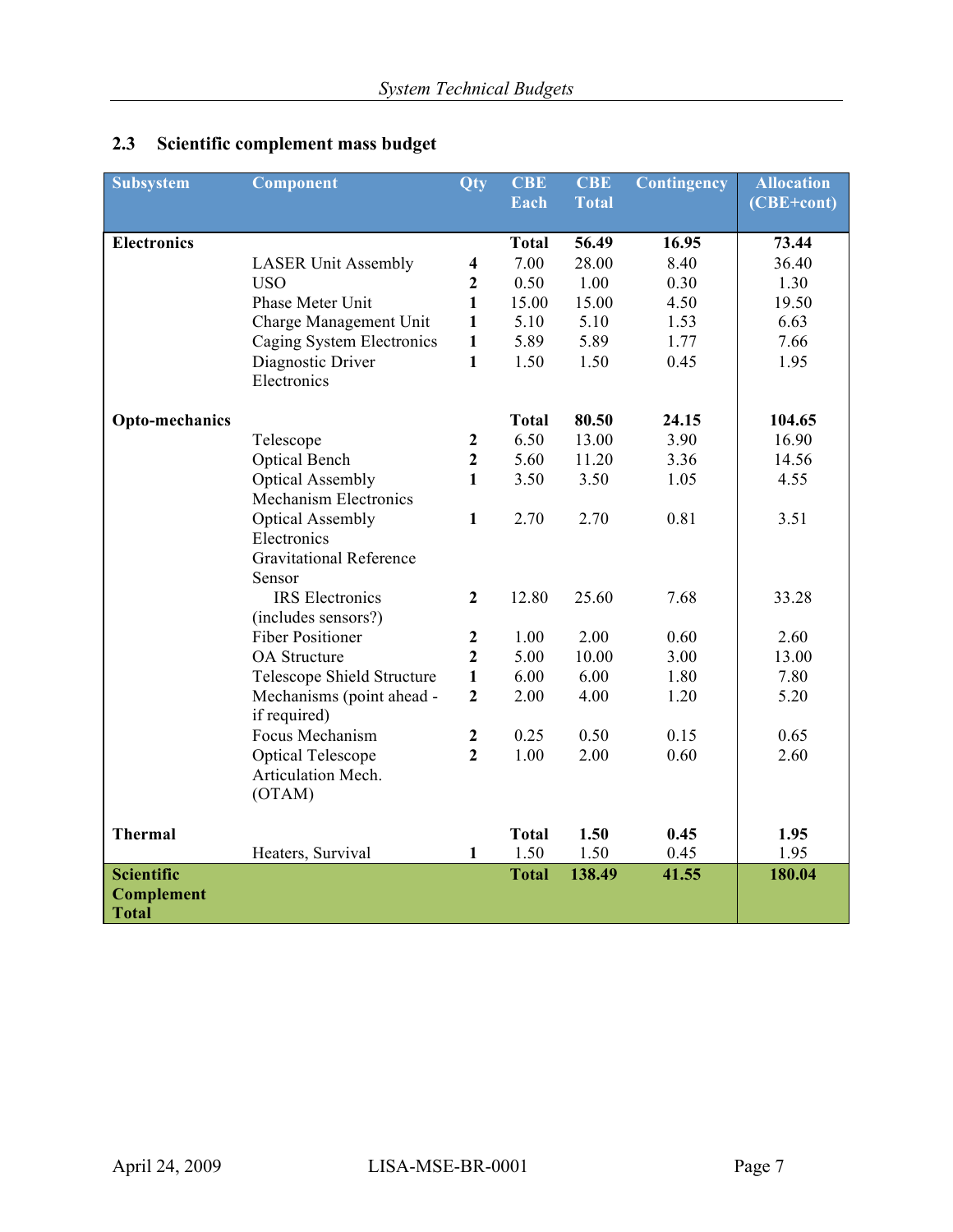## **2.4 Propulsion module mass budget**

| Subsystem                              | Component       | <b>Qty</b>       | <b>CBE</b>   | <b>CBE</b>   | Contingency     | <b>Allocation</b> |
|----------------------------------------|-----------------|------------------|--------------|--------------|-----------------|-------------------|
|                                        |                 |                  | Each         | <b>Total</b> |                 | (CBE+cont)        |
|                                        |                 |                  |              |              |                 |                   |
| <b>Structure</b>                       |                 |                  | <b>Total</b> | 231.90       | 69.57           | 301.47            |
|                                        | Primary         | $\mathbf{1}$     | 161.70       | 161.70       | 48.51           | 210.21            |
|                                        | Structure       |                  |              |              |                 |                   |
|                                        | Secondary       | $\mathbf{1}$     | 15.30        | 15.30        | 4.59            | 19.89             |
|                                        | Structure       |                  |              |              |                 |                   |
|                                        | Lightband (PM   | $\mathbf{3}$     | 18.30        | 54.90        | 16.47           | 71.37             |
|                                        | to PM)          |                  |              |              |                 |                   |
| PM C&DH and                            |                 |                  | <b>Total</b> | 11.09        | 3.33            | 14.42             |
| Comm                                   |                 |                  |              |              |                 |                   |
|                                        | PM C&DH         | $\mathbf{1}$     | 9.09         | 9.09         | 2.73            | 11.82             |
|                                        | LG Antenna      | $\overline{2}$   | 1.00         | 2.00         | 0.60            | 2.60              |
|                                        |                 |                  |              |              |                 |                   |
| Propulsion                             |                 |                  | <b>Total</b> | 71.50        | 21.45           | 92.95             |
| <b>Components</b>                      |                 |                  |              |              |                 |                   |
|                                        | Hz Fuel Tanks   | $\mathbf{1}$     | 13.61        | 13.61        | 4.08            | 17.69             |
|                                        | NTO Tank        | $\mathbf{2}$     | 6.80         | 13.60        | 4.08            | 17.68             |
|                                        | 22N Hz Thruster | 8                | 0.77         | 6.16         | 1.85            | 8.01              |
|                                        | Hz Valve        | $\mathbf{1}$     | $0.00\,$     | 0.00         | 0.00            | 0.00              |
|                                        | Hz valve        | $\mathbf{1}$     | 0.00         | 0.00         | 0.00            | 0.00              |
|                                        | Heaters         |                  |              |              |                 |                   |
|                                        | Injector        | $\mathbf{1}$     | 0.00         | 0.00         | 0.00            | 0.00              |
|                                        | Heater          |                  |              |              |                 |                   |
|                                        | 445 Newton      | $\mathbf{1}$     | 5.20         | 5.20         | 1.56            | 6.76              |
|                                        | Main Engine     |                  |              |              |                 |                   |
|                                        | Hz Valve        | $\mathbf{1}$     | 0.00         | 0.00         | 0.00            | 0.00              |
|                                        | NTO valve       | $\boldsymbol{2}$ | 0.00         | 0.00         | 0.00            | 0.00              |
|                                        | Injector        | $\overline{2}$   | $0.00\,$     | $0.00\,$     | 0.00            | 0.00              |
|                                        | Heater          |                  |              |              |                 |                   |
|                                        | Regulator       | $\boldsymbol{2}$ | 0.84         | 1.68         | 0.50            | 2.18              |
|                                        | Latch valves,   | $\mathbf{1}$     | 31.25        | 31.25        | 9.38            | 40.63             |
|                                        | check valves,   |                  |              |              |                 |                   |
|                                        | filters, etc.   |                  |              |              |                 |                   |
| <b>Propulsion</b>                      |                 |                  | <b>Total</b> | 314.49       | 94.35           | 408.84            |
| <b>Module Dry</b>                      |                 |                  |              |              |                 |                   |
| <b>Total</b>                           |                 |                  |              |              |                 |                   |
| Propellant                             |                 |                  | <b>Total</b> | 527.00       | <b>Included</b> | 527.00            |
| <b>Propulsion</b><br><b>Module Wet</b> |                 |                  | <b>Total</b> | 841.49       | 94.35           | 935.84            |
| <b>Total</b>                           |                 |                  |              |              |                 |                   |
|                                        |                 |                  |              |              |                 |                   |